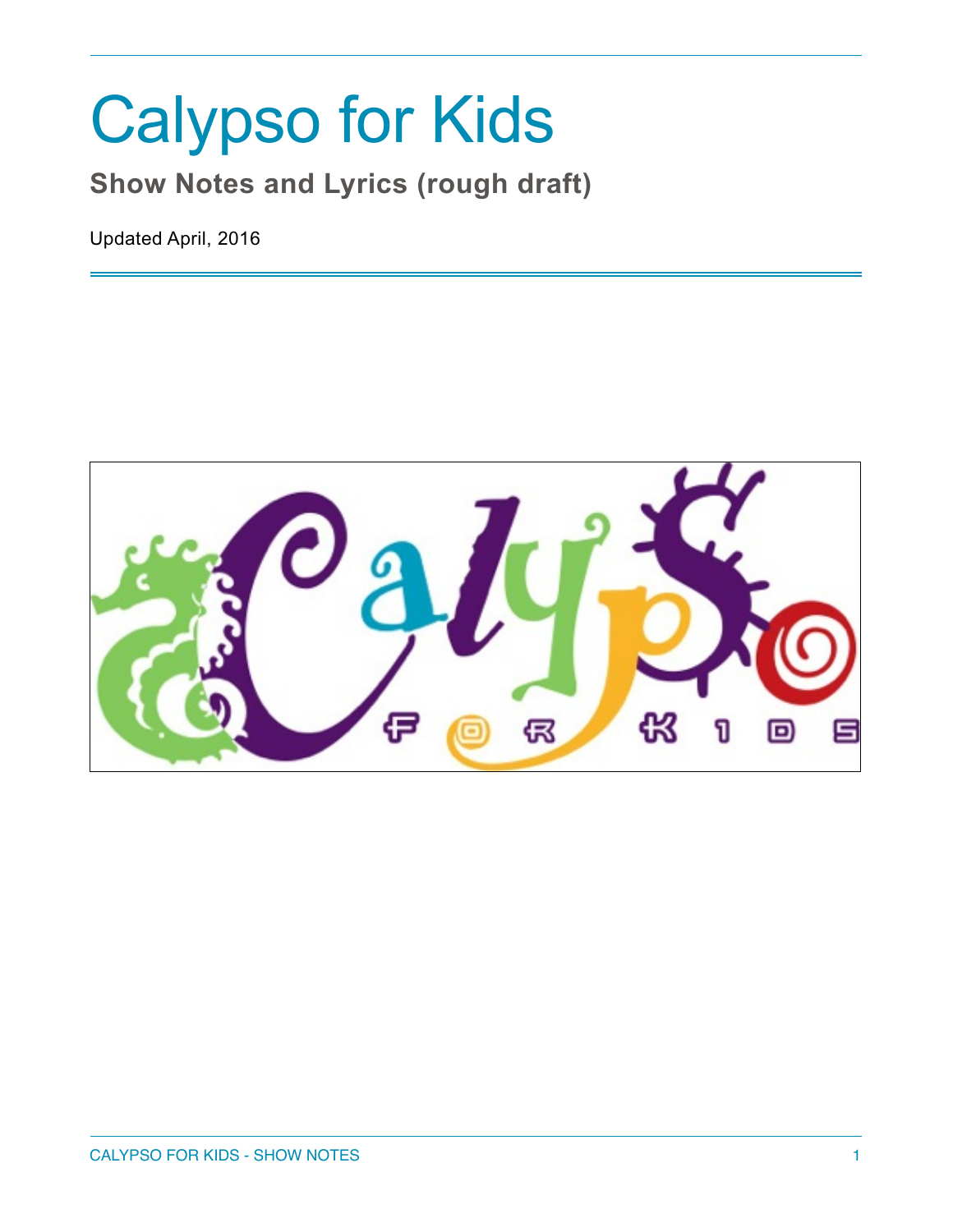# **Introduction**

**Calypso for Kids** is an amusing musical tour of the Caribbean. Along the way, students are treated to a fun and engaging blend of songs and audience participation activities. Through this experience, students will learn the culture, geography, music and history of the West Indies.

Each program begins with establishing rapport with the students. The students learn that they will be asked to "have fun, listen and have fun." JamaicaBob then explain the importance of listening - that if the students listen well, they can have the most fun by becoming a part of the show.

Songs are introduced by a brief description of an island nation of the Caribbean. The facts and/or trivia that are mentioned are used for question and answer later throughout the show. Song intros may also have other information like descriptions of instruments used in the program. An example might be in cases where there is a steel drummer. They would share the story of how the instrument came into being and other special and unique features about the instrument.

[This edition of C4K Show Notes is missing the island introduction content. The flags represent which islands will be used as the setting for each song.]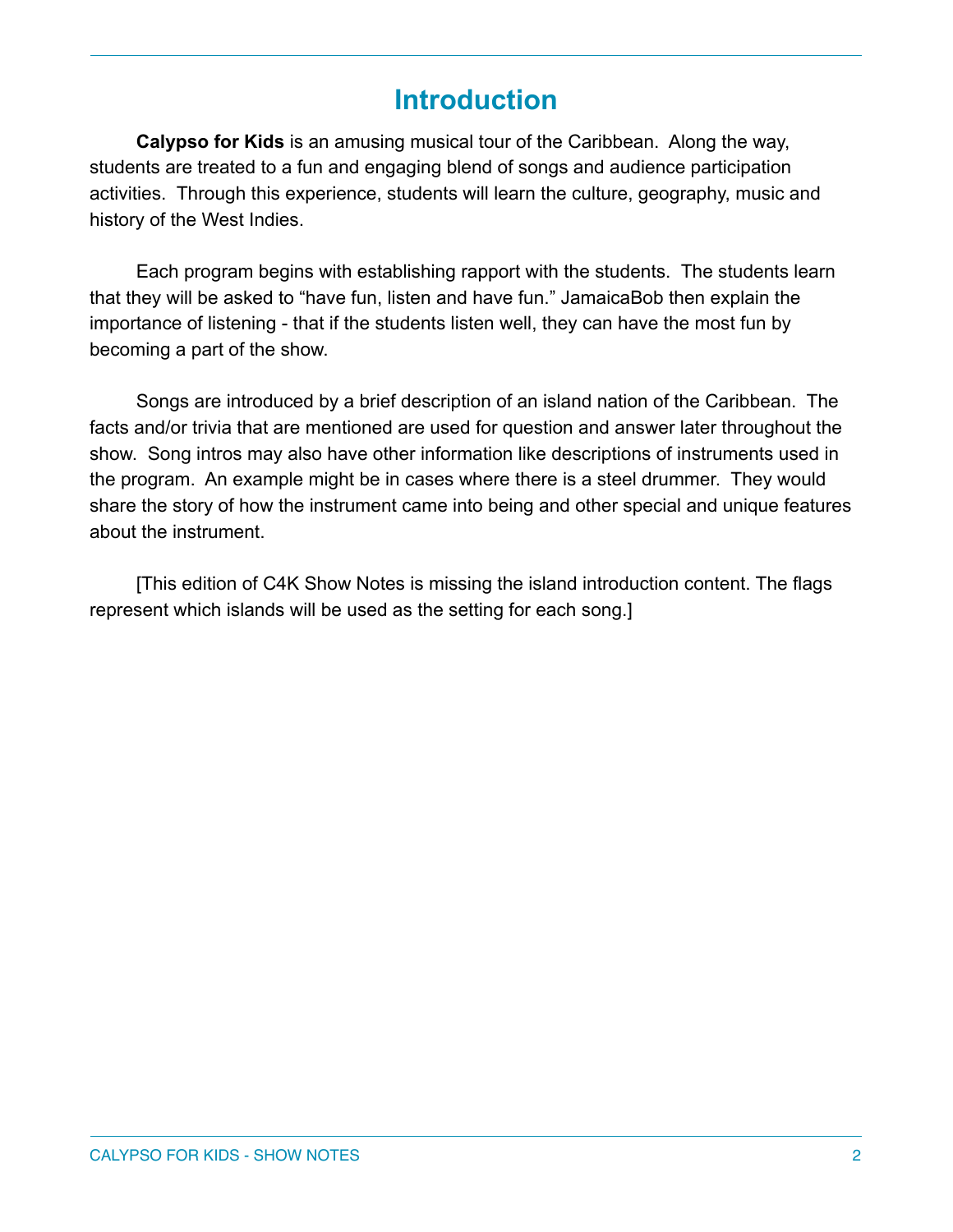# **Song Lyrics**

## **Island In The Sun – Belafonte**

This is my island in the sun where my people have toiled since time begun I may sail on many a sea her shores will always be home to me

> Oh island in the sun built to me by my father's hand all my days I will sing in praise of your forest waters your shining sand

As morning breaks the heaven on high I lift my heavy load to the sky sun comes down with a burning glow mingles my sweat with the earthly low

**Chorus** 

Solo I see woman on bended knee cutting cane for her family I see man at the water-side casting nets at the surfing tide

**Chorus** 

I hope the day will never come that I can't awake to the sound of drum never let me miss carnaval with calypso songs philosophical.

**Chorus** 

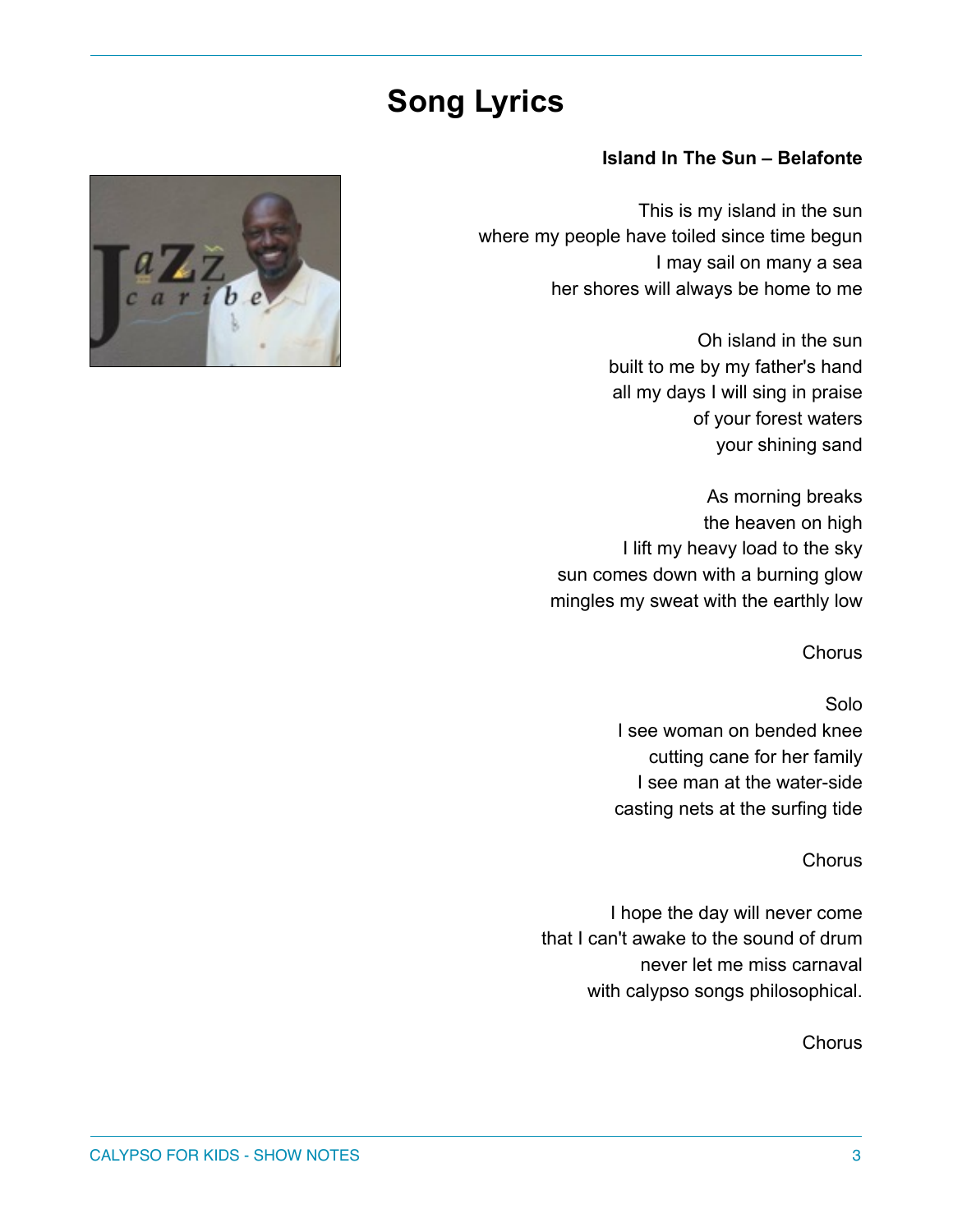### COCOA MAN

VS Well I come here, from Africa and India From Britain, China, Madera and France Pack up in a boat, I come cross the water With only a shirt and a pair of pants

 And they put me and m' brother to work plantation Whether rain fallin' or sun shining hot And a wet up the land with m' perspiration And a hundred and fifty years pass just like that

> VS' And the tower in town (I build that) Sugar cane on the ground (I grow that) The canal to the sea (I dig that) And the right to be free (I earn that)

CH Trinidad, (Cocoa) Jamaica, (Cocoa) Antigua, (Cocoa) Guyana, (Cocoa)

Break Cocoa Man (4x)

VS And a man with cocoa face was m' daddy And m' mother was an angel singing a song And a love every blade of grass in m' country And when I go away it's never for long

- VS' And the boat by the shore (I made that) And the rug on the floor (I weave that) And the roads all about (I made that) When this land was in drought (I bear that)
	- CH Monserat, (Cocoa) St. Lucia, (Cocoa) St. Vincent, (Cocoa) Bermuda, (Cocoa)

Break Cocoa Man (4x)

VS Now I pass on m' legacy to m' children And I hope it's something they understand

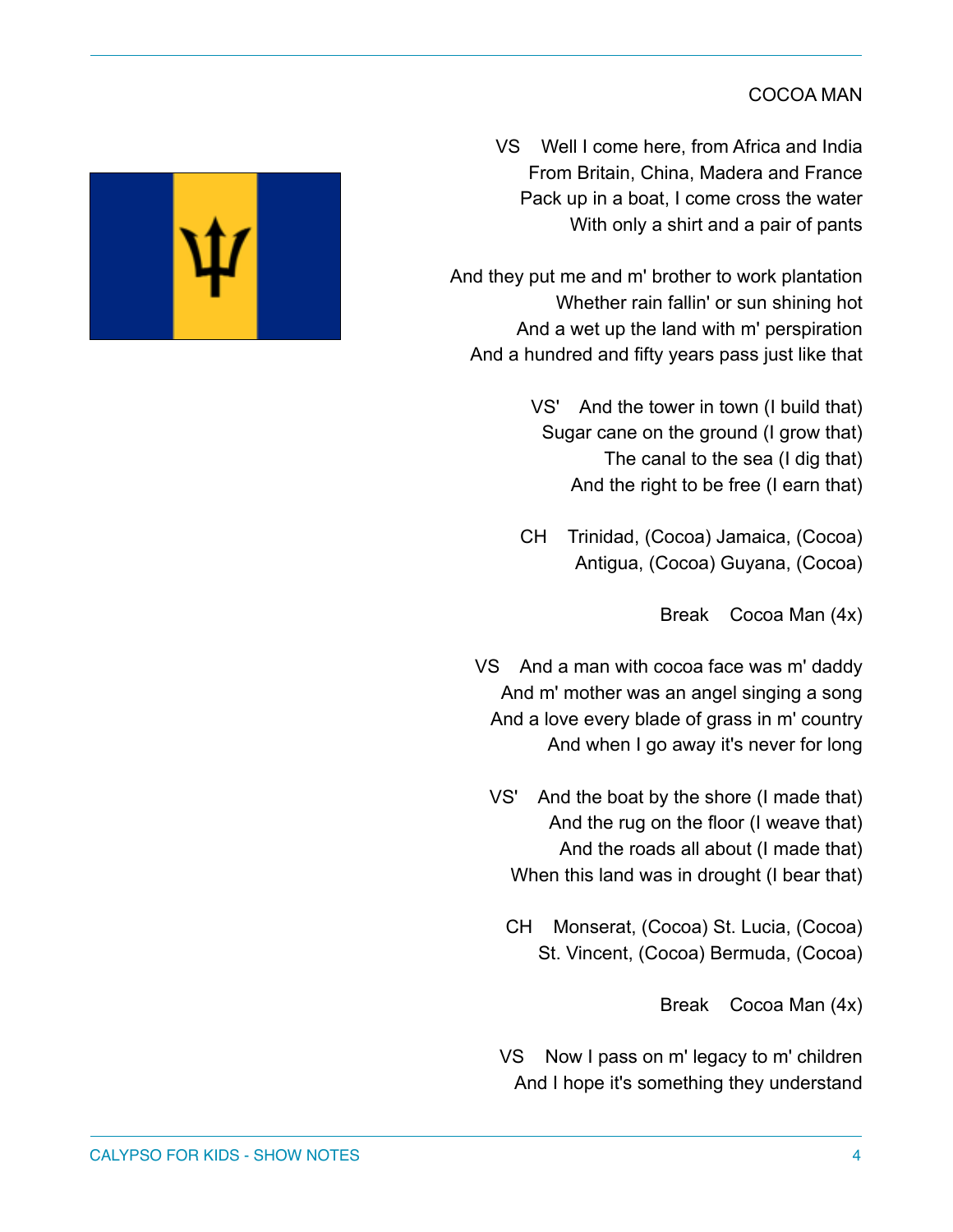They all have a place in this growing nation Here in the land of the Cocoa Man

- VS' The landscape on the wall (I paint that) Gold medal Montreal (I win that) Diamond ring on your hand (I find that) Every piece of this land (I own that)
	- CH Grenada, (Cocoa) Tobago, (Cocoa) St. Martin, (Cocoa) Dominica, (Cocoa)
		- Grenadines, (Cocoa) Grand Cayman Monserat, (Cocoa) Nevis, (Cocoa)

 Ceva, (Cocoa) St. Lucy, (Cocoa) Martinique, (Cocoa) Jamaica, (Cocoa)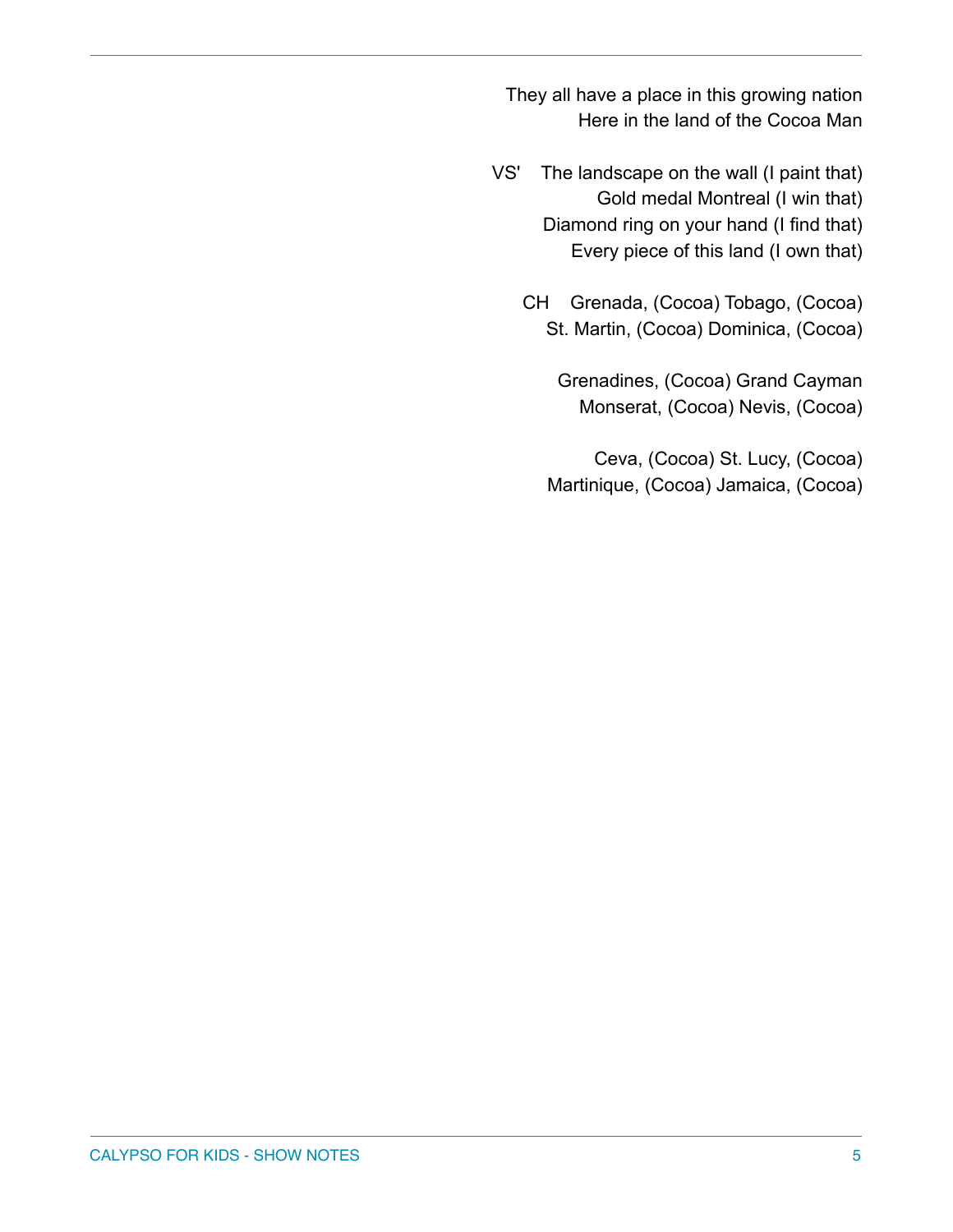# THE NAUGHTY LITTLE FLEA

CHORUS Where did the naughty little flea go? Nobody knows, nobody knows Where did the naughty little flea go? Nobody knows nobody knows

> VS 1 A naughty flea he came to town Starting searching up and down Looking for a place to nest Where he could get some food and rest

# **CHORUS**

VS 2 He saw a lady round and fat Smiled a smile and tipped his hat He said, Oh yes I'm goin' have a ball Man look at all that cholesterol

# **CHORUS**

VS 3 The naughty flea went to the beach He saw such tasties in his reach He said, Hooray and thank the Lord That's what I call a smorgasbord

# **CHORUS**

VS 4 The naughty flea went to the zoo He saw a skunk and bit into He bit him in the usual place And said, Holy mackerel, what a taste

# **CHORUS**

VS 5 So my friends, well you can see The big advantage in being a flea Just remember that whatever you do What you bite is what is what you chew. CHORUS (2X)

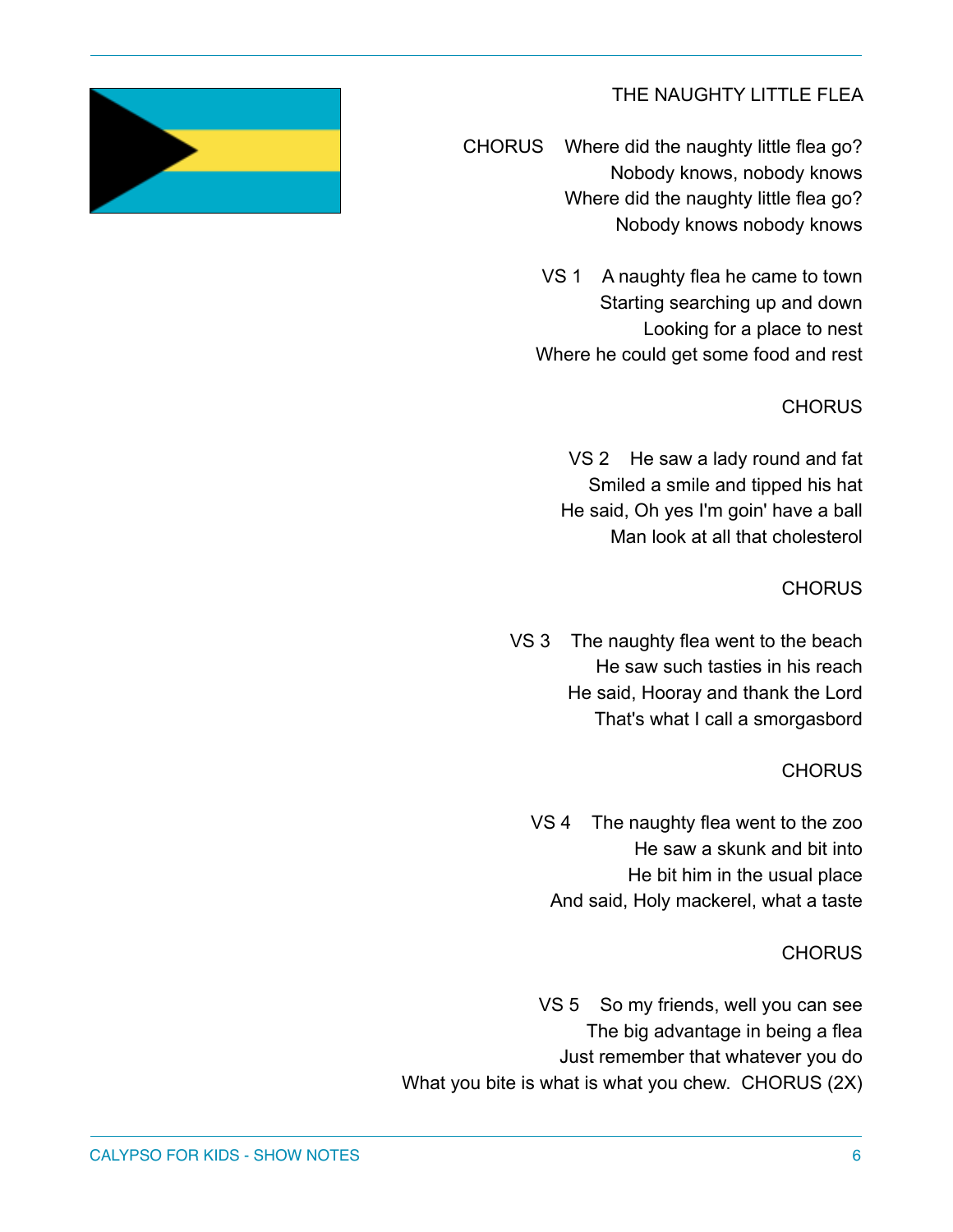#### **Day-O – Belafonte**

Day-o, day-o Daylight come and me wan' go home Day, me say day, me say day, me say day Me say day, me say day-o Daylight come and me wan' go home

> Work all night on a drink of rum Daylight come and me wan' go home Stack banana till de mornin' come Daylight come and me wan' go home

Come, Mister tally man, tally me banana Daylight come and me wan' go home Come, Mister tally man, tally me banana Daylight come and me wan' go home

Lift six foot, seven foot, eight foot bunch Daylight come and me wan' go home Six foot, seven foot, eight foot bunch Daylight come and me wan' go home

Day, me say day-o Daylight come and me wan' go home Day, me say day, me say day, me say day... Daylight come and me wan' go home

> A beautiful bunch o' ripe banana Daylight come and me wan' go home Hide the deadly black tarantula Daylight come and me wan' go home

Lift six foot, seven foot, eight foot bunch Daylight come and me wan' go home Six foot, seven foot, eight foot bunch Daylight come and me wan' go home

Day, me say day-o

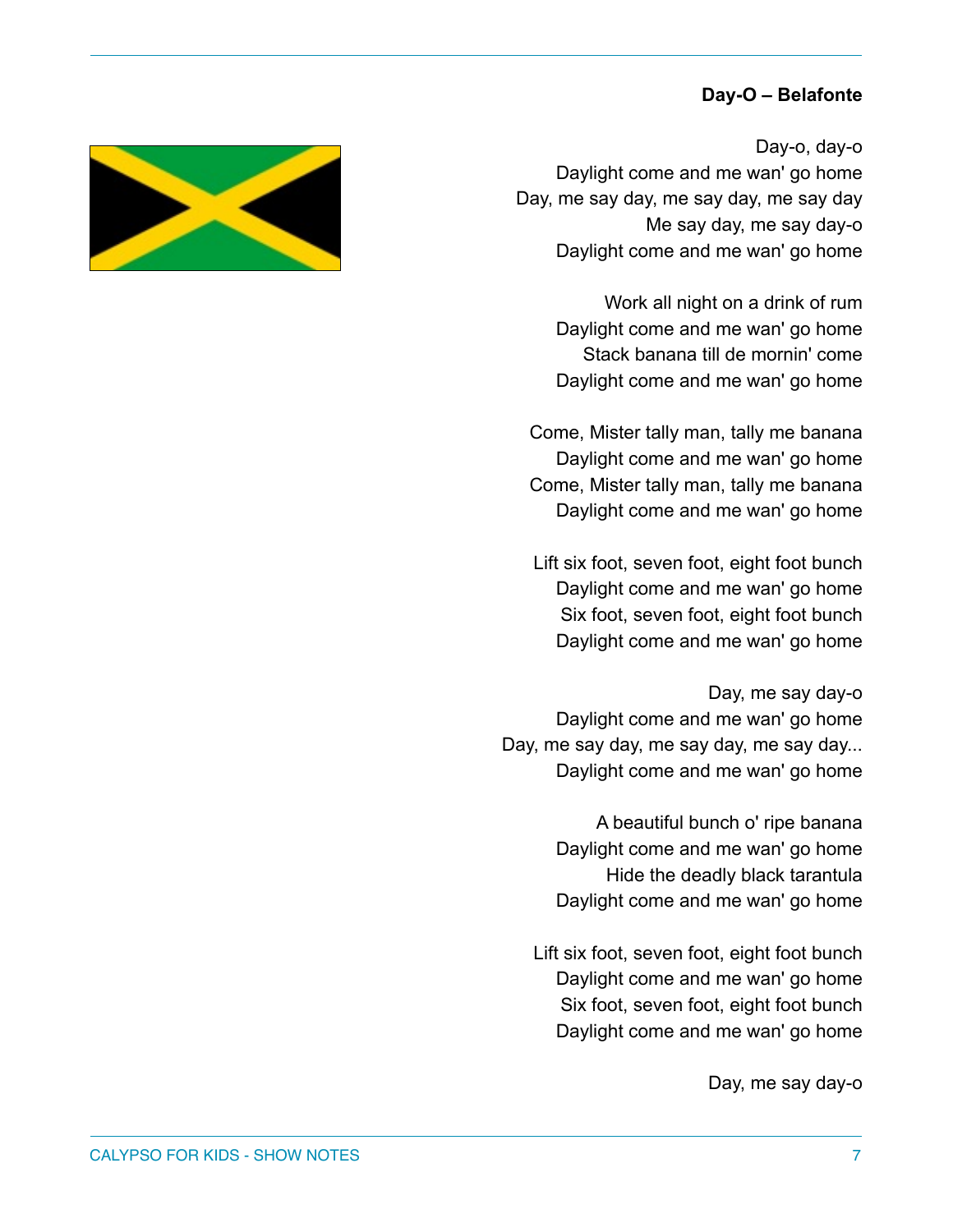Daylight come and me wan' go home Day, me say day, me say day, me say day... Daylight come and me wan' go home

Come, Mister tally man, tally me banana Daylight come and me wan' go home Come, Mister tally man, tally me banana Daylight come and me wan' go home

Day-o, day-o Daylight come and me wan' go home Day, me say day, me say day, me say day Me say day, me say day-o Daylight come and me wan' go home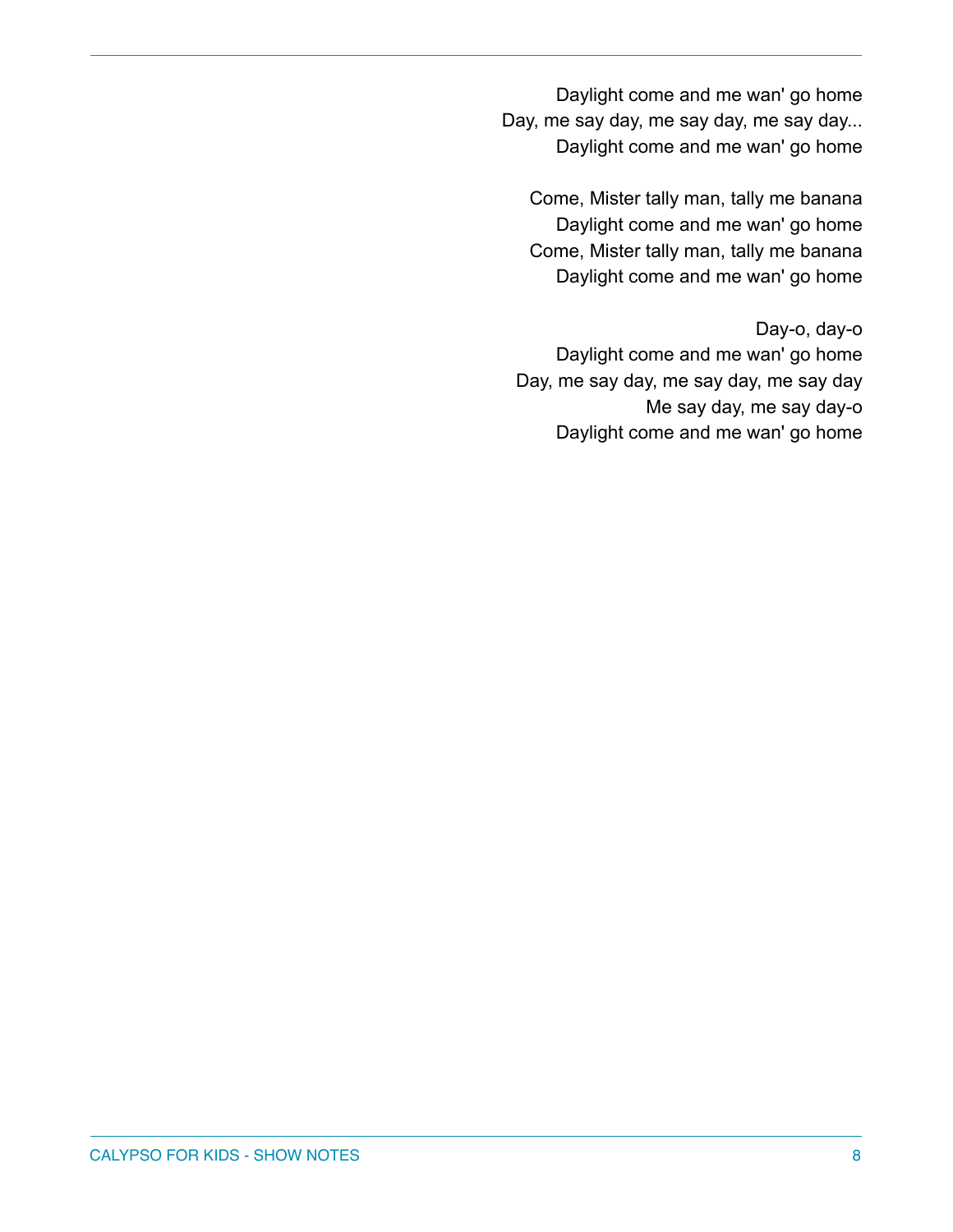#### **Hot Hot Hot**

**CHORUS**  Feelin' HOT, HOT, HOT, Feelin' HOT, HOT, HOT

VS M' Mind's on Fire, M' Soul's on fire Feelin' HOT, HOT, HOT Party people all around me Feelin' HOT, HOT, HOT

> What to do on a night like this Music sweet, I can't resist We need a party song A fundamental Jam

Break So it's bum ditti bum bum Let me rum ditti rum rum

CH

CH' Ooolay Ooolay, Ooolay Ooolay (2X)

Feelin' HOT, HOT, HOT (2X)

VS See people rockin', See people jammin' Feelin' HOT, HOT, HOT Feel the spirit, Come on let's do it Feelin' HOT, HOT, HOT

 In the air, celebration time Let music captivate your mind We have this party song A fundamental jam Break Chorus - Chorus' - Chorus - Vamp – Chorus

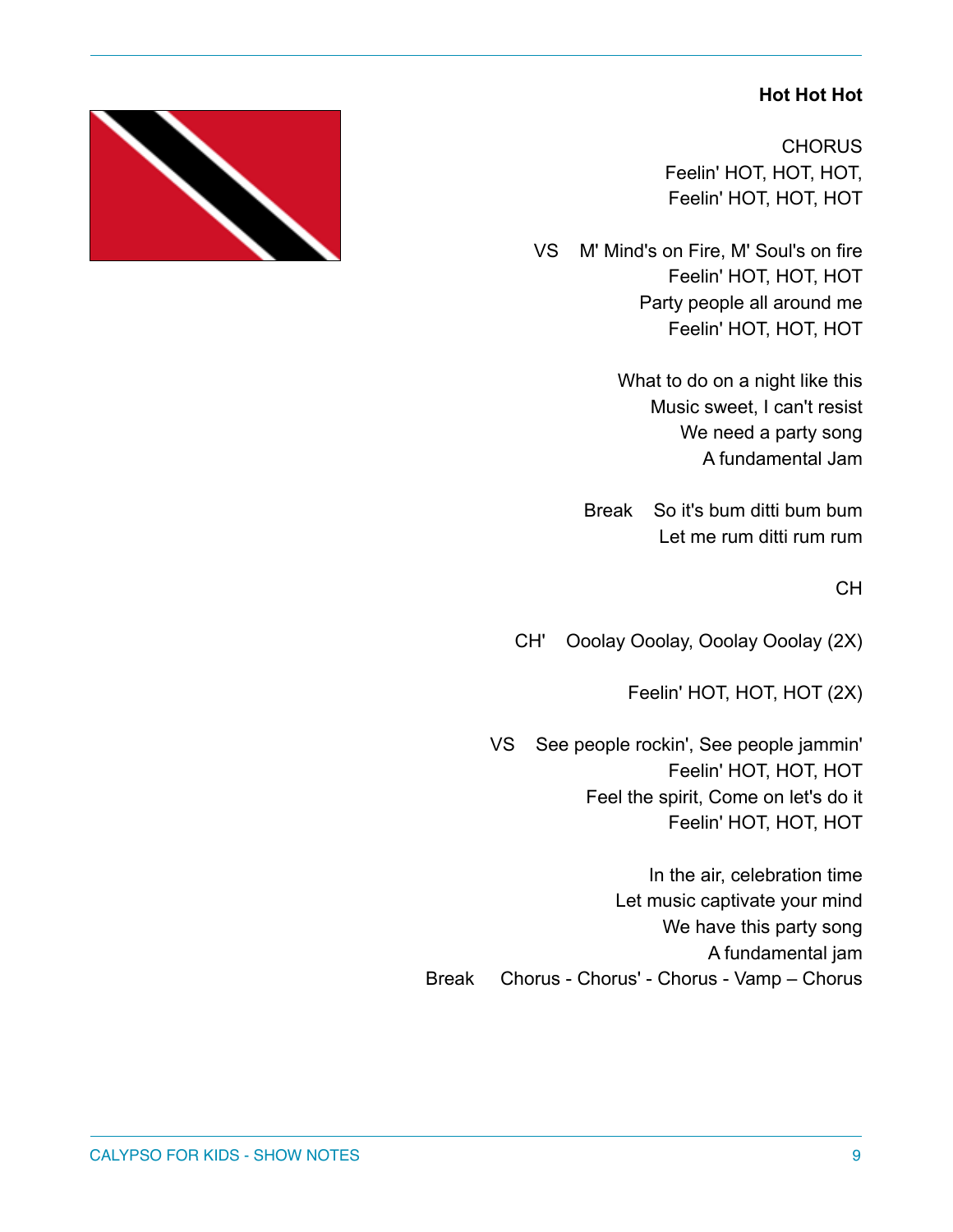Optional songs:

### **JAMAICA FAREWELL**

VS Down the way where the nights are gay And the sun shines daily on the mountain top I took a trip on a sailing ship And when I reached jamaica I made a stop

**Chorus** 

 But I'm Sad to say, I'm on my way Won't be back for many a day My heart is down, my head is turning around I had to leave a little girl in Kingston town

> VS Sounds of laughter every where And the dancing girls swing to and fro I must declare my heart is there Tho I've been from Maine to Mexico **Chorus**

VS Down at the market you can hear Ladies cry out while on their heads they bear Ackee, rice, salt fish are nice And the rum is fine any time of year **Chorus** 

VS Down the way where the nights are gay And the sun shines daily on the mountain top I took a trip on a sailing ship And when I reached Jamaica I made a stop

**Chorus**  But I'm Sad to say, I'm on my way Won't be back for many a day My heart is down, my head is turning around I had to leave a little girl in Kingston town  $(2X)$